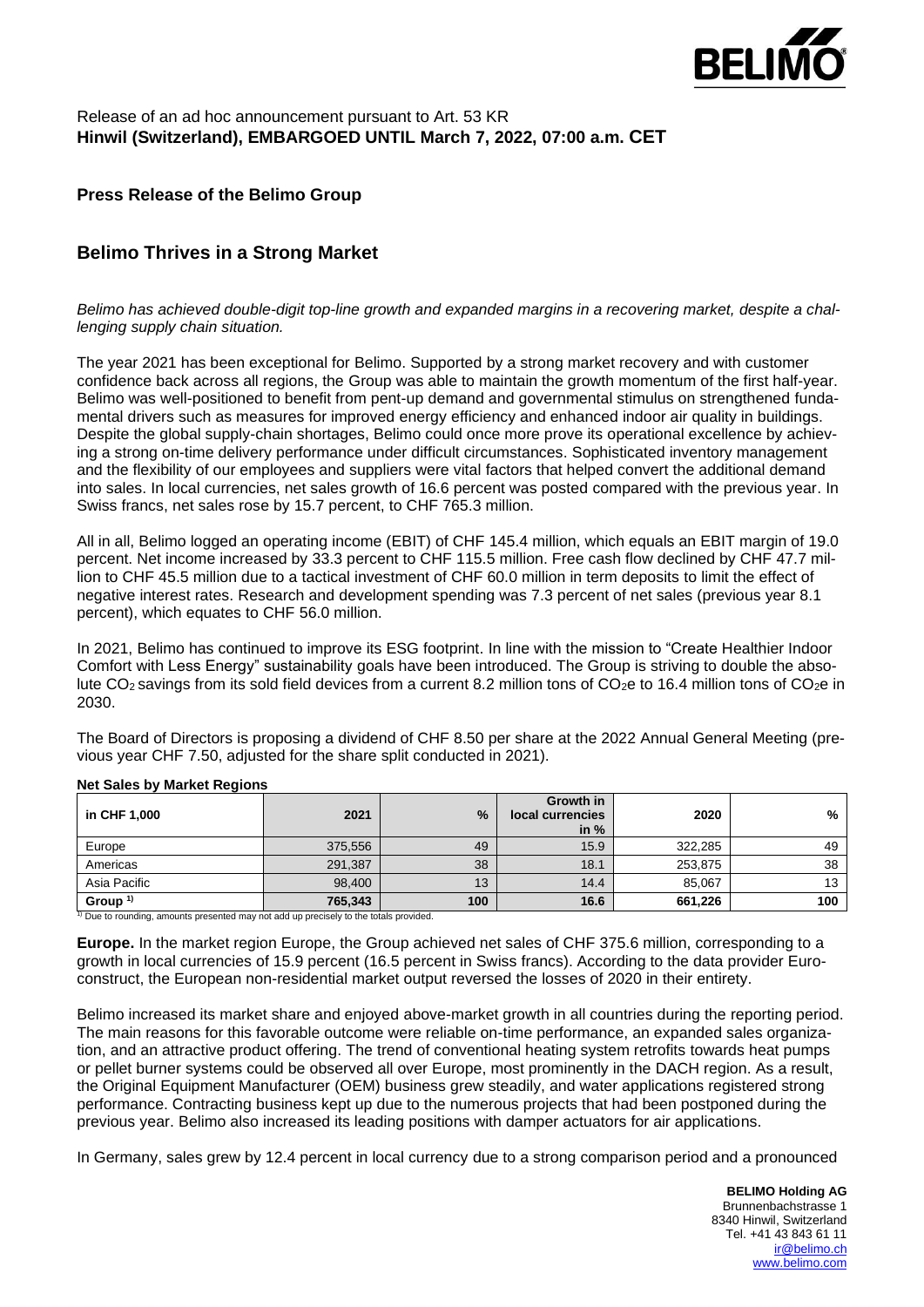

lack of industry capacity. Labor shortages meant that several contractors announced increasing difficulties with taking on new projects. In Belgium, Belimo expanded its sales network in June 2021 by founding the distribution company BELIMO Belgium BV. In Italy and France, pent-up demand contributed greatly to the double-digit growth figures in 2021 after lockdowns had strongly impacted these markets in 2020.

**Americas.** In the Americas market region, the Group registered net sales of CHF 291.4 million, which corresponds to a growth of 18.1 percent in local currencies (14.8 percent in Swiss francs). The economies in the Americas – and likewise the heating, ventilation, and air conditioning systems (HVAC) and building automation markets – recovered earlier than anticipated from the pandemic, resulting in solid gains throughout the region.

Belimo sales in all countries have developed strongly, clearly outperforming the market as a whole. The retrofit market, which had been impacted by the pandemic in 2020, was a significant source of growth. Retrofit projects rebounded in early 2021 due to the lifting of access restrictions for maintenance personnel and continued to remain strong throughout the year. Superior lead times were another factor that added to share gains in all segments. In the US, Belimo experienced strong sales growth due to high demand from the data center market. In Canada, growth has been primarily driven by the contracting business in hospital and school projects. Air applications grew faster than those of water and were bolstered by demand from OEM damper manufacturers supporting the data center market.

**Asia Pacific.** In the Asia Pacific market region, the Group registered net sales of CHF 98.4 million. The measures implemented to mitigate the COVID-19-related negative health and economic impact differed greatly among the affected countries. While some nations enjoyed extensive stimulus packages, many in Southeast Asia did not, thus hampering local growth. This averaged out to a net sales growth of 14.4 percent in local currencies (15.7 percent in Swiss francs).

Belimo achieved high growth in its key markets China and India. Belimo China managed to return to the growth levels last seen in 2019, helped by strict COVID-19 policies and favorable market conditions. Growth rates in the second half of the year turned out to be considerably lower than in the first, due to a more robust comparison period. Transportation and data center markets did however continue to experience significant growth. Room pressurization solutions were particularly successful and aided the acquisition of major projects in the hospital and pharma vertical. Commercial market development was slower as private companies remained cautious. After a severe mid-year second COVID-19 wave, Belimo India sales bounced back during the second half of 2021, resulting in significantly above-average market growth. Market development in Southeast Asia and Australia generally failed to meet expectations due to prolonged strict lockdowns, thus putting many large-scale projects temporarily on hold. The market focused instead on minor retrofits, refurbishment, and replacement projects. While air applications saw robust growth in most market regions, water applications registered a considerably higher growth rate, especially in India and China.

| in CHF 1,000                                                                        | 2021    | $\frac{9}{6}$ | Growth in<br>local currencies<br>in $%$ | 2020    | %   |
|-------------------------------------------------------------------------------------|---------|---------------|-----------------------------------------|---------|-----|
| Air                                                                                 | 423,381 | 55            | 15.5                                    | 368.415 | 56  |
| Water                                                                               | 341,961 | 45            | 17.9                                    | 292.812 | 44  |
| Total $1$                                                                           | 765.343 | 100           | 16.6                                    | 661.226 | 100 |
| Due to rounding, amounts presented may not add up precisely to the totals provided. |         |               |                                         |         |     |

#### **Net Sales by Applications**

**Outlook 2022.** After a robust expansion of the global economy in 2021, 2022 will likely bring another year of above-potential recovery growth. Additionally, supply chain shortages have led to input cost increases that will be recovered by price adjustments, translating into an extraordinary inflationary growth component. In addition, growth for the HVAC industry is expected to be above average due to the fundamental trends of urbanization, indoor air quality requirements, and energy efficiency investments in existing buildings. Lastly, market share gains, market development, and new product applications support the Group's organic long-term growth path.

The war in Ukraine has increased risks, while the imminent impact is limited to the Group's sales in the Ukraine and Russia. However, the implications of the recent geopolitical developments on the global economy and the HVAC market cannot be assessed at present. Global supply chain shortages may become even more critical than last year and might impact the business negatively. Furthermore, skilled labor shortages with respect to consulting engineers and contractors and further potential setbacks caused by the pandemic are casting a shadow on the positive outlook. On balance, planning at Belimo is based on a sales revenue growth rate in local currencies around its five-year average. Belimo continues to pursue its long-term growth strategy, allocating significant resources for research, development, operational excellence, and sales network expansion. This results in higher expenditures, following an overleveraged 2021. Additional investments in production, logistics, and global customization capacities are projected to impact cash flow in 2022 and subsequent years.